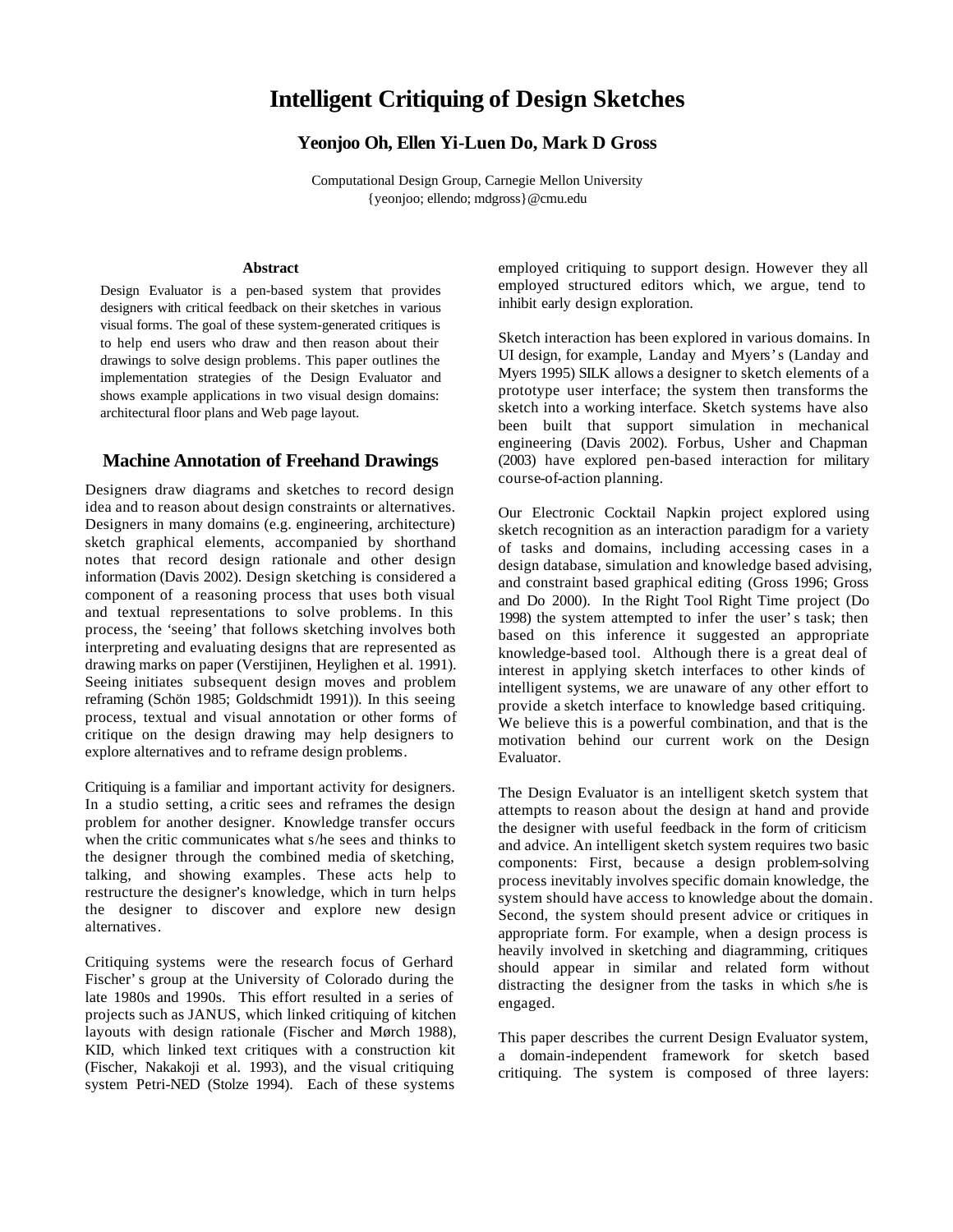description, evaluation, and visualization. We have created specialized versions of the Design Evaluator for two design domains: architectural floor plans and Web page layout design. We describe each of these domain-specific versions, which have different rules and methods of displaying critiques.

# **Design Evaluator—the three layers**

We have implemented the Design Evaluator, a pen-based critiquing system, in Macintosh Common Lisp. Design Evaluator consists of three layers: Description, Evaluation, and Visualization. Each layer supports a different sort of activities that designers carry out. After recording the designer's sketch, the system tests it against previously stored predicates that express domain-specific design rules. Then, the system generates critiques and displays them in textual and visual forms.

## **Description Layer**

Design Evaluator first records and identifies graphical elements of lines, circles and boxes as object symbols. The capture and parsing of the designer's graphical input is the task of the description layer. The visual structure created by elements and spatial relationships is contingent on the domain (Ferguson and Forbus 2002).

In architectural floor plans the bubbles and lines represent zones (large functionally specified spaces), rooms (individual functional areas), and doors. Figure 1 shows an example of a simple hospital floor plan layout. It has three functional zones: support, clinical, and nursing zone. Each zone contains several rooms for medical functions. The lines connecting rooms indicate doors.



**Figure 1. Sketch design for hospital floor plan**

In a Web page layout (Figure 2), these same symbols represent elements such as the screen, panels, images, headlines, and blocks of text. The largest 'bubble' represents the outer screen boundary. It contains symbols of text (lines, zigzag lines) and smaller boxes that indicate the placement of images. Figure 2 shows an example of a Web Page layout design sketch.



**Figure 2. Sketch for Web Page Layout: A large heading image is placed at the screen top. Three panels have links, images, and descriptions.**

After the initial capture, the Design Evaluator identifies spatial relations in the drawing to produce symbolic descriptions of the design. The design representation in the Design Evaluator system comprises object lists—a zone, room, and door list for architectural floor plans and panel, text, and image lists for Web page layouts. Whenever the designer sketches graphical elements such as bubbles and lines, after the system recognizes the element it creates an instance and adds it to the appropriate list. The sketched objects are related with one another in various ways; each object also stores a list of related objects.

For example, in the architectural design evaluator, a zone object stores a list of all rooms that it contains, and a room object stores a list of its doors that connect with other room. Conversely, each door object stores the two rooms it connects. In the Architectural Design Evaluator, the system also post-processes the data after it captures the sketch, for example, identifying circulation paths through the floor plan. This sets the stage for rule checking in the next step.

In a Web page design context, a subtitle text symbol is contained in a panel and the panel is contained in a screen (Figure 2). In a floor plan of a hospital, a patient ward room symbol is contained in the nursing zone and a door symbol overlaps two rooms, indicating that a path connects them (Figure 1).

## **Evaluation Layer**

In this layer the system compares sketches against predicates that represent design rules and generates critiques when rules recognize a pattern in the design. The system compares the recognized spatial information with each rule. If it finds a rule violation, it generates a design critique to be displayed in the Visualization Layer.

Note that rules can also be structured to critique positively as well as negatively, for example to reinforce a designer's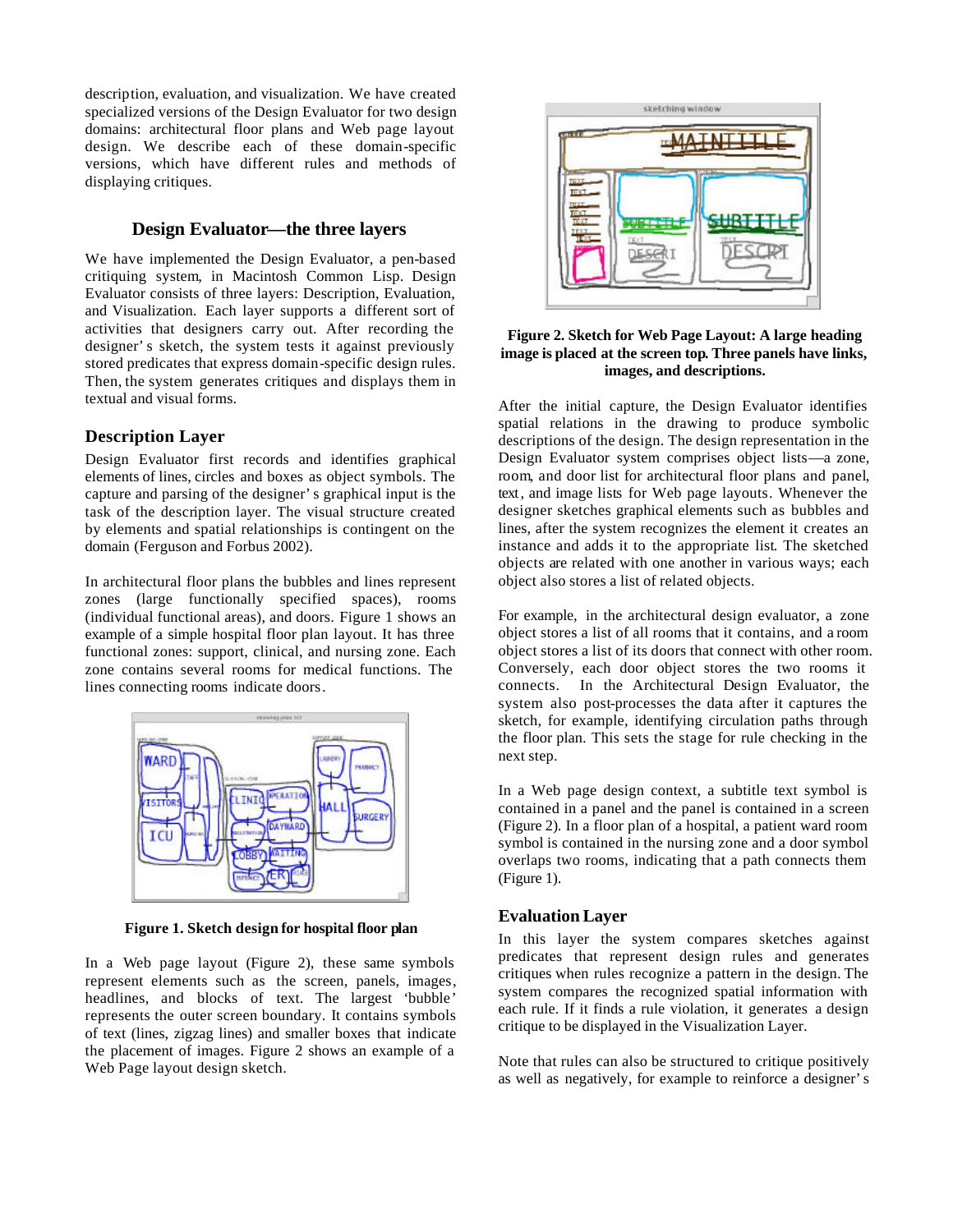decision ("good location for the picture heading"). Critiques may also indicate various degrees of imperative ("the waiting room must be adjacent to the entrance;" whereas, "it's a good idea to put the elevator and the stairs in the same lobby").

Although the rules are different in each domain, the Design Evaluator provides a generic interface for users to specify design rules. Basic spatial relation predicates are built in to the system, which the Design Evaluator uses to diagnose designs (Table 1). The current rules for both domains depend on the spatial relationships of containment, adjacency, and relative size. For special cases the user can extend them by writing additional code.

Each rule is — at minimum— associated with a text critique message, but depending on the domain, a rule may also generate other forms of feedback. In critiquing an architectural floor plan, the system provides visual annotation and 3D texture-mapped VRML models as well as textual critiques. Three-dimensional visualization is essential in architecture — architects use 3D perspectives, mockup models, and 3D computer models to help see the spaces they design. In the Web page layout domain, the system offers visual annotation of the designer's sketch, good and bad examples related to the critique, as well as textual critiques.

#### **Table 1. Elements & Relationships in Two Design Domains**

|                                        | <b>Floor Plan</b> | <b>Web Page Layout</b>   |
|----------------------------------------|-------------------|--------------------------|
| <b>Element</b>                         | Minimum-Area      | Number of Images         |
|                                        |                   | <b>Content Hierarchy</b> |
| <b>Spatial</b><br><b>Relationships</b> | Room Placement    | Image-Text Ratio         |
|                                        | Adjacency         | Color Scheme             |
|                                        | Room Sequence     | Text-Background          |

Table 1 shows example graphical elements and spatial relationships in the rule-sets for two design domains. These rule-sets are related with individual graphical elements and spatial relationships like 'contain', 'overlap', and 'next to'. Each rule-set has several kinds of rules. In the case of architectural floor plans, the system operates with 4 kinds of rules (minimum area for room, appropriate room placement, adjacency requirement, and appropriate room sequence). The Web page evaluator has  $\overline{5}$  kinds of rules (number of images, content hierarchy, image-text ratio, color scheme, and text-background).

**Rule-Sets for Architectural Floor Plans** The Architectural Design Evaluator supports four kinds of rules for architectural floor plans: Minimum area, Room placement, Adjacency, and Room sequence.

A Minimum Area Rule takes the form:

#### *(<Minimum-area> <room> <minimum-size>)*

For example, (MINIMUM-AREA WARD 10000) expresses a minimum area requirement about the specific room. It states that a ward be no smaller than 10,000 area units.

A Room Placement Rule takes the form:

 *(<Placement-rule>*

#### *<Zone>(<Room><Room><Room>… ))*

which indicates that all rooms in the list inside the inner parentheses should be in (or not in) the given zone. The <placement> can be either "must-be-in" or "may-not-be-in". The expression:

## (MUST-BE-IN

|              | CLINICAL-ZONE |                |               |
|--------------|---------------|----------------|---------------|
| (ER          | TRIAGE        | <b>DAYWARD</b> | CLINICAL-FOR- |
| OUTPATIENT)) |               |                |               |

represents a typical room placement requirement in hospital design that states ER, TRIAGE, CLINICAL-FOR-OUTPATIENT, and DAYWARD should be placed in the CLINICAL-ZONE.

# An Adjacency Rule takes the form:

*(<Adjacency-rule> <Room1> <Room2>)* 

indicating a desired adjacency relationship between two rooms. For example, the following expression represents a required adjacency of two rooms in a hospital design:

(SHOULD-BE-ADJACENT ER INPATIENT-SURGERY).

An adjacency rule can also express a prohibition, such as the following noise-related requirement:

(MAY-NOT-BE-ADJACENT CHAPEL BOILER-ROOM)

A Room Sequence Rule takes the form:

*(<Sequence-rule> <room1> <room2> [<room3>])* which indicates that there should be a path that follows from room1 – room2 – room3. For example, the expression

(MUST-PASS-THROUGH ENTRANCE TRIAGE ER)

represents a required circulation sequence in a hospital design. In order to access the Emergency Room from the ENTRANCE, the circulation path must pass through the TRIAGE area.

**Rule-Sets for Web Page Layout.** To build the Web Page Design Evaluator we borrowed basic rules from Nielsen's web usability guidelines (Nielsen 2000). The system supports five kinds of rules for Web page layout. They concern Number of Images, Content Hierarchy, Image-Text Ratio, Color Scheme, and Text Background.

A Number of Images Rule takes the form: *(<Number\_Image-rule> <Image List> <Number>)*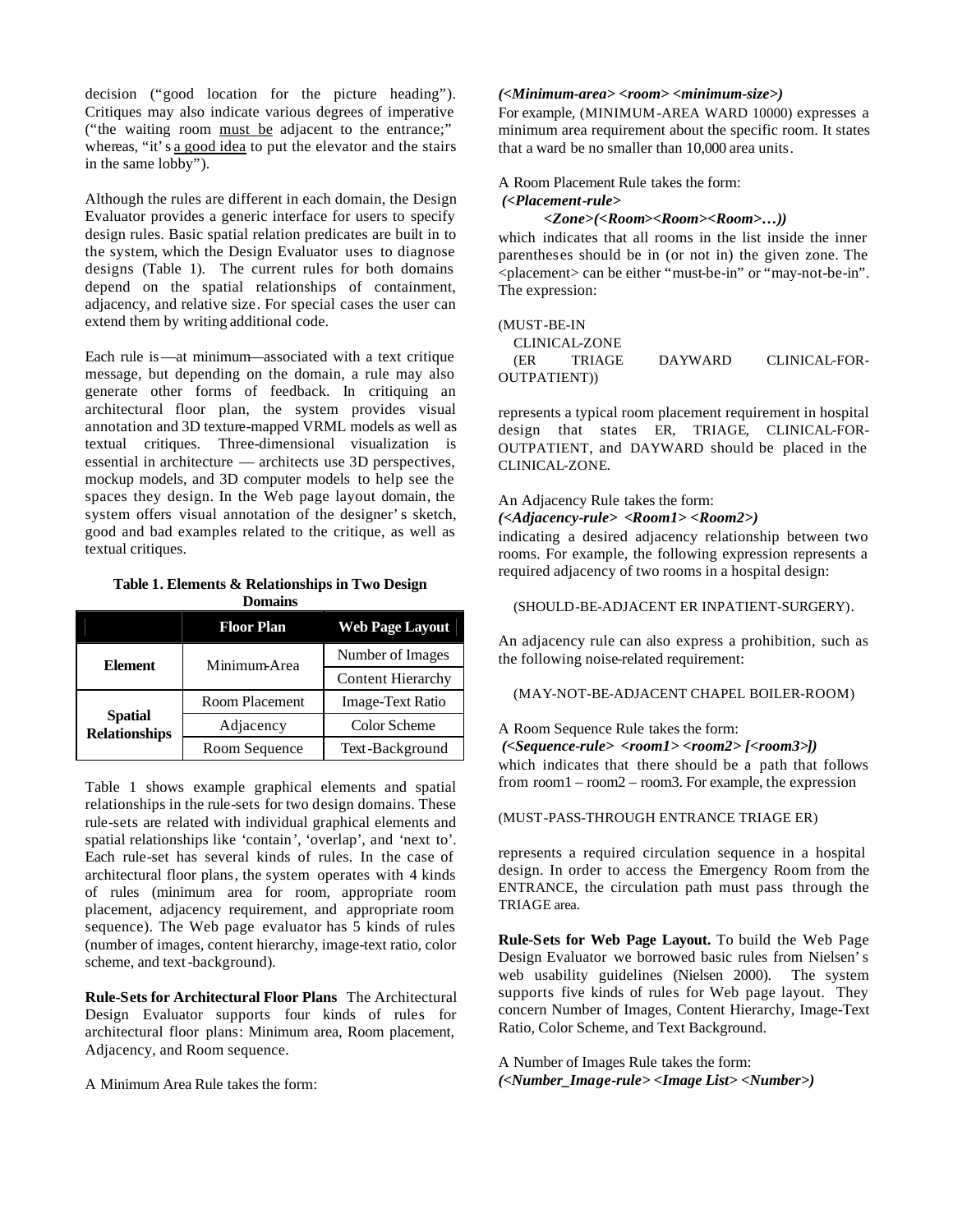The system counts the number of images. The number of images on a page can be a design criterion. A page with too few images may be considered dull; on the other hand, too many images can slow page loading. The expression (MAXIMUM\_#\_IMAGES 10) states that a Web page should have no more than ten images.

#### A Content Hierarchy Rule takes the form:

#### *(<Hierarchy-rule> <Text-List>)*

The system takes the text-list, counts the kinds of texts like MAIN\_TITLE, SUB\_TITLE, and DESCRIPTION and then reminds the designer of the hierarchy of text content.

In web page design is important that one spatial layout reflects the hierarchy of information. A hierarchy rule checks that the various title and text boxes are spatially organized in appropriate manner.

An Image-Text Ratio Rule takes the form:

## *(<Image/Text Ratio>*

## *<Image/Text Area> <Screen-Area>)*

The system calculates the total area covered by images and the total area covered by text and compares these with the screen area. It calculates the fractions of each area against the screen area. For example the following expression represents an area limitation of images in one Web page.

 (MAX-RATIO IMAGES\_AREA SCREEN\_AREA 50) This says that images may not occupy over 50% of a single Web page.

A Color Scheme Rule takes the form:

*(<Color\_Scheme><Container\_Obj\_Color> <Contained\_Text\_Color>)*

A Web page usually conveys textual information and the color scheme is important to allow users to easily read the text. A Color-Scheme rule compares the color of the container\_object (panel or screen) and the color of text it contains. If the two colors are too similar, the system offers a critique. The expression

(DIFFERENT\_COLOR PANEL2 TEXT1)

indicates that the color of TEXT1 (which is placed in PANEL2) cannot be similar to the color of PANEL2.

A Text-Background Rule takes the form:

*(<Text-Background> <Text-List>)*

It indicates that the specified text may not overlap any background images, because it may obscure readability.

## **Visualization Layer**

Different design domains call for different methods of displaying critiques. At the most basic level Design Evaluator displays text critiques in a special message window. Each text critique may also be linked to other visual displays, for example in a sketch annotation, items retrieved from a database, or a 3D visualization. Below we briefly describe critique display methods for the Architectural and Web page layout Design Evaluator.

**Visualizing Architectural Critiques** The Architectural Design Evaluator displays critiques in three ways: as text messages, annotated drawings and texture-mapped 3D models. The system checks the sketch of Figure 1 and generates critiques: "ICU AND ER SHOULD BE ADJACENT, TOO FAR IN THE CURRENT DESIGN", and "BETWEEN HALLWAY AND WARD, YOU SHOULD PASS NURSING\_ZONE" as shown in Figure 3.

Office Message ICU AND ER SHOULD BE ADJACENT, TOO FAR IN THE CURRENT DESIGN<br>ICU AND SURGERY SHOULD BE ADJACENT, TOO FAR IN THE CURRENT DESIGN BETWEEN HALLWAY TO WARD, YOU SHOULD PASS NURSING **Colly Message** (ICU) SHOULD BE PLACED IN (CLINICAL) ZONE (SURGERY) SHOULD BE PLACED IN (CLINICAL) ZONE

#### **Figure 3. Text Critiques for Architectural Floor Plan**

When the designer selects a message in the text critiques window (Figure 3), the system shows the critique in two other forms. For example, when the designer selects the message "ICU AND ER SHOULD BE ADJACENT, TOO FAR IN THE CURRENT DESIGN" the Design Evaluator annotates the floor plan, highlighting the path between the Emergency Room and the Intensive Care Unit. The Design Evaluator also builds a 3D texture-mapped VRML model that shows the path through the floor plan (Figure 4).

When the user selects the text message, the system visualizes the problematic path and annotates the incorrectly placed room in red (see Figure 4).



**Figure 4. Critique visualizations in architectural floor plan. Sketch annotation (upper) and 3D model (below)**

The third method for displaying floor plan critiques is a 3D visualization of the space in a VRML (Virtual Reality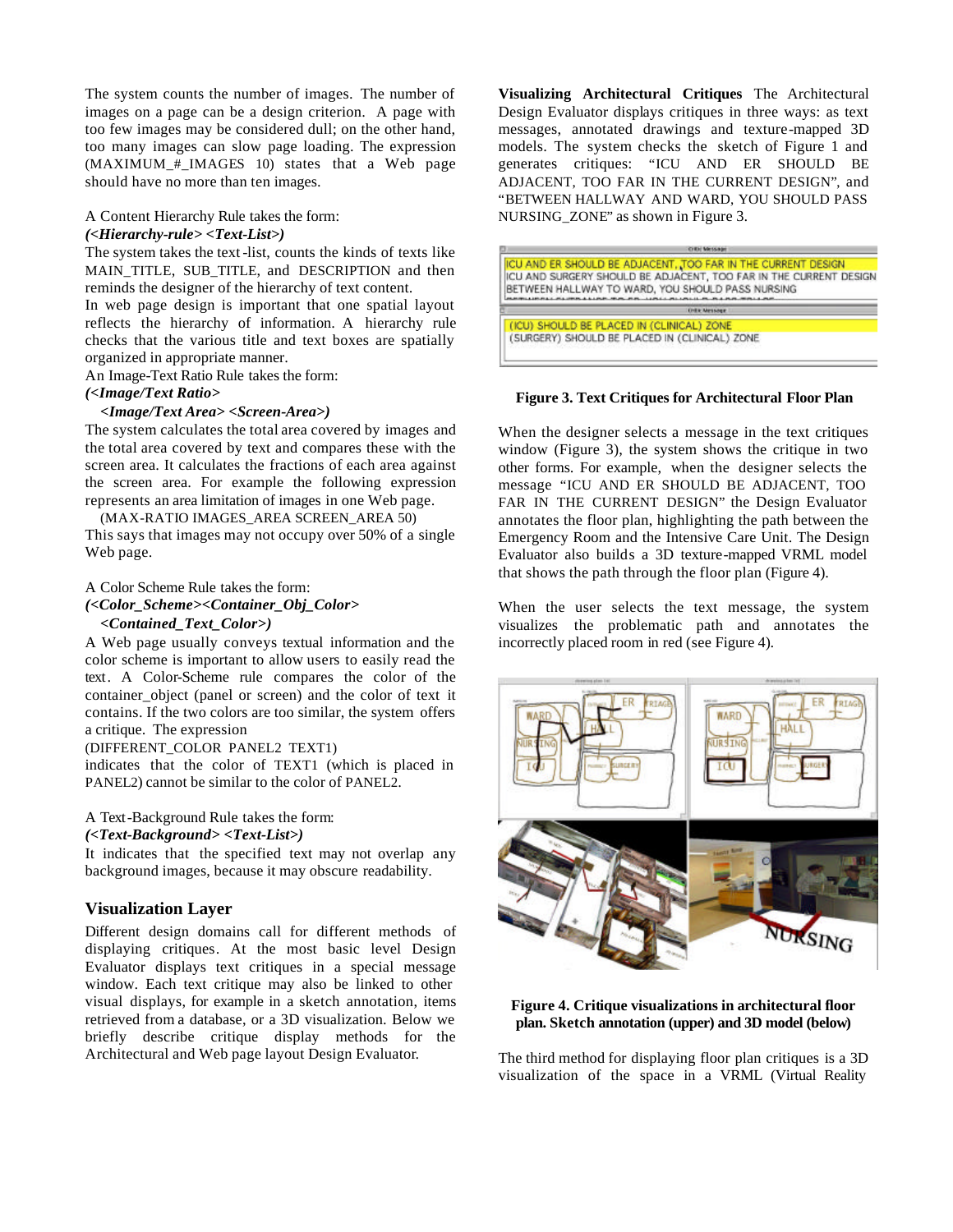Modeling Language) model. The system uses stored coordinates and heights of objects to generate the 3D models, including walls and doors, from the sketch. In addition, to lend realism to the model, each wall of the generated 3D models is texture-mapped with image pictures. The system retrieves a hospital photo appropriate for texture-mapping the walls of each room. For example, the system will texture map the walls of the ER model with photographs from an actual emergency room.

**Visualizing Web Page Layout Critiques.** The Web page Design Evaluator also generates text critiques. These are linked to visual critiques through sketch annotation and also to design examples, or cases. When the designer selects a text critique, the system illustrates the issue not only by annotating the designer's sketch; it also brings up an example Web page in the browser that demonstrates the issue or concern.

|                                                                                            | <b>Critique Message</b>                                                                      |  |  |
|--------------------------------------------------------------------------------------------|----------------------------------------------------------------------------------------------|--|--|
|                                                                                            | The whole page area covered by images is over than 48%, it can have an effect on the page Id |  |  |
| This Web page has 4 kinds of texts, is the hierarchy of your contents composed by 4 steps? |                                                                                              |  |  |
|                                                                                            | MAIN_TITLE overlaps image, the text is hard to read                                          |  |  |

**Figure 5. Web page layout text critiques**

For example, when the designer selects the critique "MAIN TITLE overlaps image, the text is hard to read" (Figure 5), the Design Evaluator annotates the sketch design with red warning marks (Figure 6-left). The system highlights the MAIN\_TITLE in red. It also displays an exemplar Web page in which background images partially obscure the text (figure 6-right).



**Figure 6. Visualizing Web page critiques: visual annotation (left) and exemplar Web page (right)**

# **Implementation**

The description layer of Design Evaluator is limited to capturing sketch data from the user and applying some preprocessing steps to prepare a design representation for the second, evaluation layer. The description layer labels the sketch marks, and creates and structures objects in the design database. The correspondence between sketch marks and object types is handled by domain-specific functions. Likewise the structuring of relationships among the design objects is handled by domain specific functions that link the objects according to spatial relationships that obtain among the sketch marks. For example, in the architectural Design Evaluator, a special "path finding" algorithm generates a list of all the circulation paths through the floor plan.

In the Evaluation layer, rules are coded as Lisp predicates that apply to the design objects. The rule expressions are stored in a list that the end user (designer) can inspect and edit. The rule expressions are transformed into function calls to the corresponding predicates. Each rule expression is also associated with a text critique, as well as code that specifies how to annotate the sketch when the critique is applied. A Rule may also carry additional information to be used by auxiliary visualization routines, such as the VRML model creator (for the Architectural Design Evaluator) or the URL of a representative example case (for the Web page layout Design Evaluator).

Finally, the visualization layer contains the basic routines for displaying text critiques in a message panel as well as linking the text critiques with the sketch annotations when the designer clicks on a critique. The visualization layer may be enhanced in a specific domain with the extended visualization methods — for example, linking with a Web browser to display example cases for the Web page layout Design Evaluator.

## **Discussion**

Our work on the Design Evaluator is motivated by our conviction that critiquing can be most effective in the early stages of design, when designers' ideas are still fluid. Early design critiquing, integrated into a freehand sketch design system would be useful to stimulate designers' thinking, to help them reframe problems and explore alternatives. Of course, this requires parsing and recognizing the domain semantics that are embedded in sketches. We built the Design Evaluator system to demonstrate the potential of this approach to integrating knowledge-based tools into a design process. The approach applies to any domain where a sketch or diagram is a valid representation of a design. Mechanical designs, military course of action plans, digital logic and analog electronics are all domains in which diagrams are used to represent designs. We illustrate sketch based critiquing with two applications of the Design Evaluator: one for architectural floor plans; the other for web page layouts.

We would highlight one feature of sketch-based critiquing: the ability to provide annotation or critique directly on the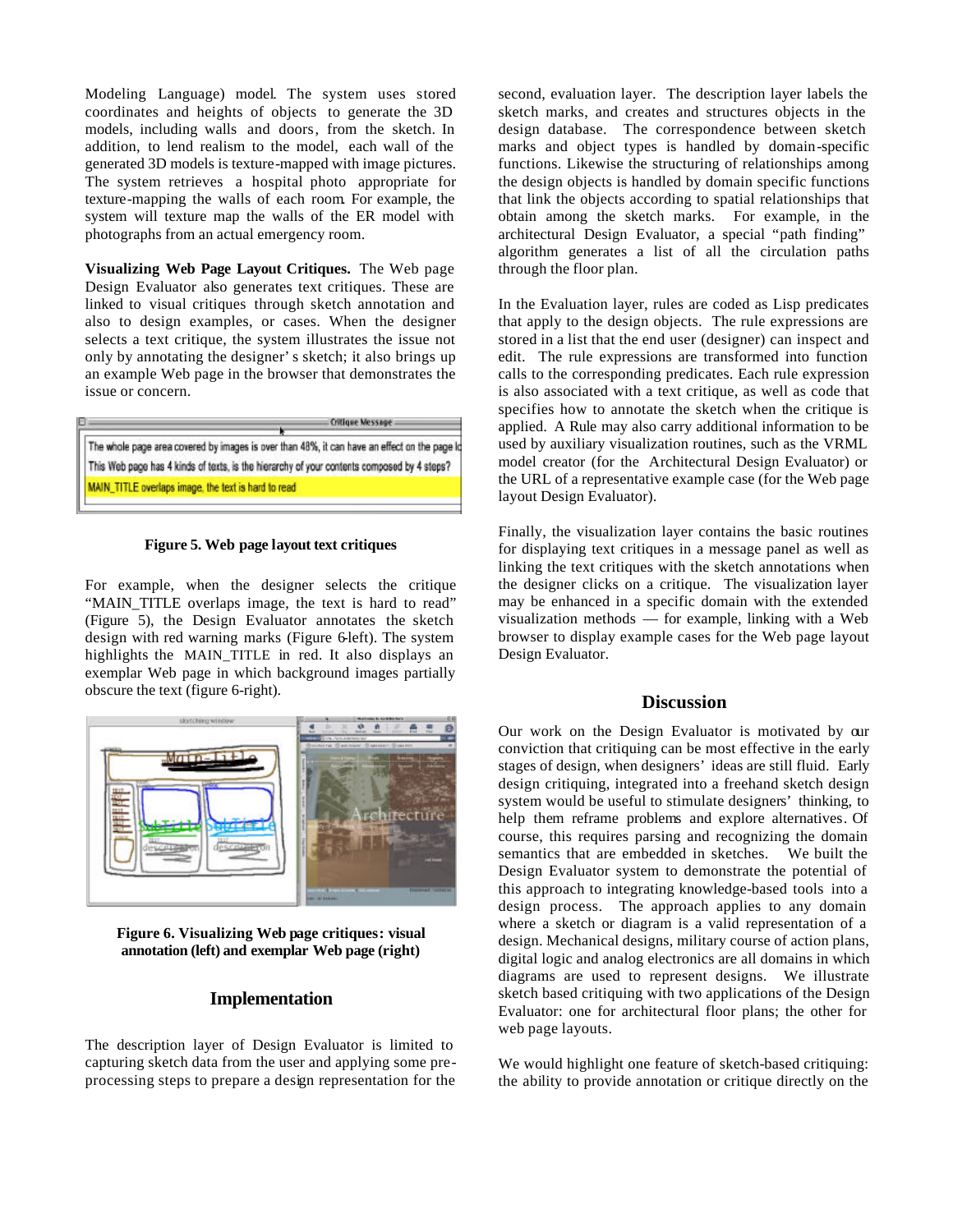work — the sketch itself. In both the example domains we demonstrate here, in addition to providing text critiques and other forms of feedback, the Design Evaluator annotates the designer's sketch. We believe that, in addition to other forms of feedback, it is important to offer a critical response that is directly linked to the sketch representation. This enables the designer to remain focused on the sketch representation s/he is making.

At the same time, we believe that it is an advantage to offer design critique in various formats. Design Evaluator delivers design critiques in several ways; text, graphical annotation, 3D annotated walk-through models (architectural floor plan) and case library (web page layout). Communicating design information in only one mode can be problematic, and we believe that the combination of displaying graphical critiques with text critiques is likely to be more effective than selecting a single method.

The domain knowledge in each of the applications of the Design Evaluator is expressed in the form of rules about the spatial arrangement of sketch elements. We have translated higher-level design constraints into spatially expressed rules, which the system can test to determine whether the design constraints are satisfied. When the sketched diagram does not satisfy the predicates, the system brings these concerns to the attention of the designer. This raises questions about what design constraints can (or cannot) be expressed in terms of the sketch, and how a system might translate higher level constraints to specific graphical representations and vice versa.

# **Future Work**

Our plans for future work on this project fall in two categories: rules and domains.

The Design Evaluator uses rules expressed symbolically as knowledge for critiquing the proposed design. These text rules express design constraints, design conventions, or designer rules of thumb. However, the development of more sophisticated rules, constraints, and preferences remains an active area of research. The examples illustrated here are simple; a topic for future work is to develop expressions for more sophisticated design rules.

In addition to the expression of more sophisticated rules in symbolic (code) form, the visual critiquing in a sketch requires the development of graphical output conventions to annotate sketches with rule based critiques. This is likely to be domain specific, at least in part: what visual annotations are appropriate to express particular design critiques. Conversely, we would also like to be able to express and define rules graphically, indicating the desired or required positions, dimensions, and spatial relationships of design elements by sketching.

We are also interested to develop specific application domains for Design Evaluators. The two domains we have discussed here are both design domains. However, it is not difficult to think of other application areas beyond design where sketch-based critiquing would be useful. Education springs to mind, for example, supporting learning in domains such as geometry and elementary physics in which people use drawings to solve problems. A geometry or physics "coach" could support student learning with an intelligent sketch based critiquing system.

#### **References**

Davis, R., 2002. Sketch Understanding in design: Overview of Work at the MIT AI lab*. Sketch Understanding, Papers from the 2002 AAAI Symposium*. R. Davis, J. Landay and T. F. Stahovich. Menlo Park, CA, American Association for Artificial Intelligence (AAAI), pp: 24-31.

Do, E. Y.-L., 1998. The Right Tool at the Right Time: Investigation of Freehand Drawing as an Interface to Knowledge Based Design Tools, Georgia Institute of Technology.

Ferguson, R. and K. Forbus, 2002. A Cognitive Approach to Sketch Understanding,*. AAAI Spring Symposium Series, Sketch Understanding*, AAAI.

Fischer, G. and A. Mørch, 1988. A Critiquing Approach to Cooperative Kitchen Design*. International Conference on Intelligent Tutoring Systems*. Montreal, Canada, ACM Press, pp: 176-185.

Fischer, G., K. Nakakoji, J. Ostwald, G. Stahl and T. Sumner, 1993. Embedding Critics in Design Environments. *Knowledge Engineering Review* **4**(8): 285-307.

Forbus, K., J. Usher and V. Chapman, 2003. Sketching for military courses of action diagrams*. International Conference on Intelligent User Interfaces*. San Francisco, ACM Press, New York, pp: 61-68.

Goldschimdt, G,: 1991, The Dialectics of Sketching, Journal of Creativity Research 4(2), pp: 123-143

Gross, M. D., 1996. The Electronic Cocktail Napkin working with diagrams. *Design Studies* **17**(1): 53-70.

Gross, M. D. and E. Y.-L. Do, 2000. Drawing on the Back of an Envelope: a framework for interacting with application programs by freehand drawing. *Computers and Graphics* **24**(6): 835-849.

Landay, J. A. and B. A. Myers, 1995. Interactive Sketching for the Early Stages of Interface Design*. CHI '95 - Human Factors in Computing Systems*. Denver, Colorado, ACM Press, pp: 43-50.

Nielsen, J., 2000. *Designing Web Usability : The Practice of Simplicity,*. Indianapolis, New Riders.